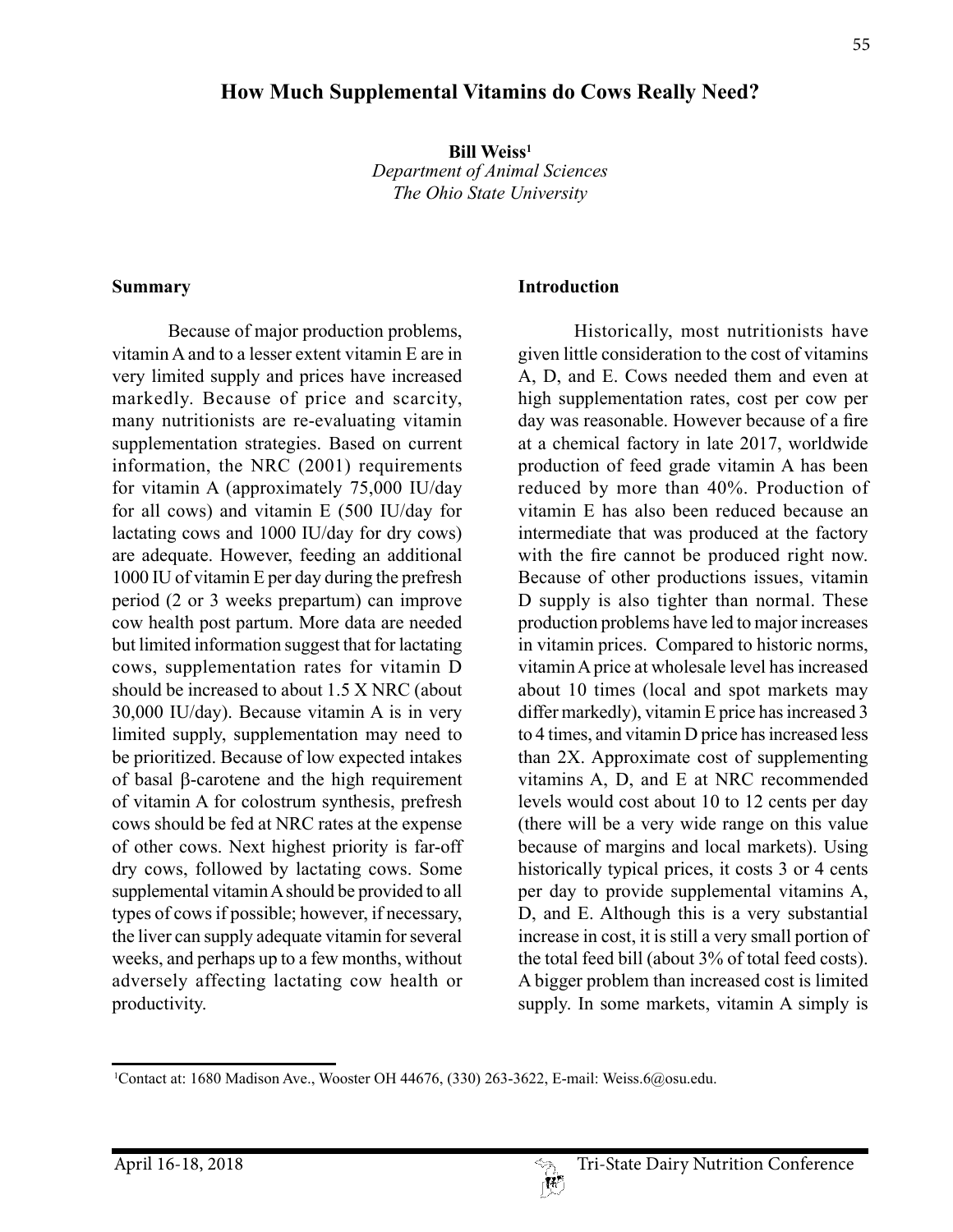not available at any price or supplies are being rationed. This paper will review current research and recommendations regarding vitamins A, D, and E and strategies to use when supplies are inadequate.

# **Vitamin A**

The common form of supplemental vitamin A is all-trans retinyl palmitate with some retinyl acetate also being used. Based on current standards, 1000 IU of vitamin A is equal to 0.55 mg of retinyl palmitate or 0.35 mg of retinyl acetate. Based on a survey of nutritionists we conducted about 20 years ago (Weiss, 1998), average supplementation rates ranged from 100,000 to 150,000 IU/day depending on the type of cow. On a mass basis, that is only about 80 mg/day of supplemental vitamin. The current NRC recommendation for supplemental vitamin A (all NRC 2001 vitamin recommendations are for supplemental, not total vitamins) is 50 IU/ lb of body weight (**BW**) or about 75,000 IU/ day for an average Holstein cow (Table 1). That recommendation is for all classes of dairy cattle. Although vitamin A is not an active area of research, there is little data indicating that the NRC (2001) recommendation is inadequate for lactating cows fed a typical diet. A recent study evaluated feeding 2X NRC (95 IU/lb BW) and reported some small increases in various measures of immune function, but no effects on production and clinical responses (e.g., mastitis) were measured (Jin et al., 2014).

The NRC recommendation is based on several assumptions:

- 1. The diet is approximately 60% forage,
- 2. The cow is consuming little or no fresh forage,
- 3. Milk yield is approximately 75 lb/day, and
- 4. Basal diet provides typical amounts of b-carotene.

The conditions stated above either effect vitamin A supply or vitamin A requirements. Based on in vitro rumen studies (Rode et al., 1990; Weiss et al., 1995), a substantial amount of vitamin A is destroyed in the rumen and destruction rate increases with the amount of concentrate in the diet (in those studies the concentrate was predominantly starch-based). In vitro ruminal destruction of vitamin A was 20 to 25% when the substrate was 90 to 100% forage and 70 to 75% was destroyed with diets containing 50 or 30% forage, respectively. In studies evaluating responses to vitamin A, diets were around 60% forage; ruminal destruction was assumed to be about 50% via extrapolation. Therefore, a diet with 50% forage may need about 17% more vitamin A  $(\sim 84,000 \text{ IU/day})$ than recommended by NRC (2001); however, a cow fed an 80% forage diet may need only 0.65 X NRC requirements (~47,000 IU/day).

Higher forage diets are also typically higher in  $\beta$ -carotene which can be converted into vitamin A by the cow. Once a forage plant is cut, b-carotene starts being oxidized (destroyed). Losses during silage making can be greater than 50%, and for hay, losses can exceed 80% as compared to fresh forage (Noziere et al., 2006). Corn silage is a poor source of  $\beta$ -carotene and usually has about 50% of the concentration found in haycrop silages. However since most of the experiments evaluating responses to vitamin A consited of corn silage, this effect is already incorporated into requirements. Most concentrates are poor sources of b-carotene. Straw, a common ingredient for dry cows, has virtually no  $\beta$ -carotene. The take home from this is:

• Cows that are grazing fresh, green forage with pasture providing at least 40% of diet DM probably need very little, if any, supplemental vitamin A because pasture is probably providing 70,000 to 100,000 more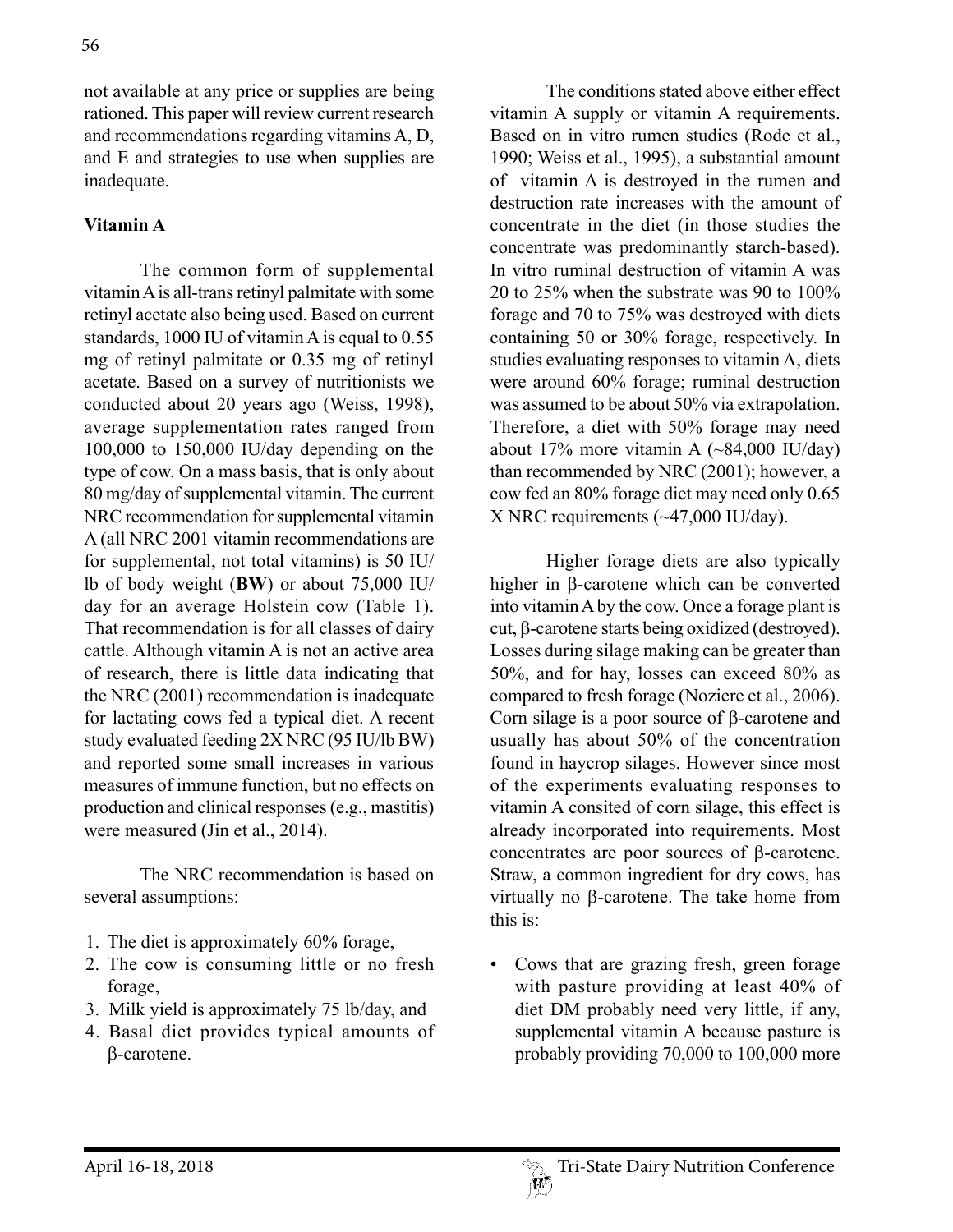IU/day of vitamin A equivalents than a cow consuming silage.

- Hay-based diets will need more supplemental vitamin A than silage based diets. If you change from a diet in which the forage was 50% hay and 50% silage (similar to many of the studies) to a diet with all the forage as hay, intake of basal vitamin A equivalents would be reduced by 15,000 IU/day. Most diets in the Midwest do not have that much hay so the adjustment will be smaller.
- Straw-based dry cow diets will require more supplemental vitamin A than hay or silage based diets. Replacing 8 lb of haycrop silage DM with straw will reduce intake of basal vitamin A equivalents by about 45,000 IU/day. You probably do not need to increase supplementation that much because efficiency of conversion of  $\beta$ -carotene to vitamin A is likely lower than anticipated, but a substantial increase in supplementation is likely necessary with straw based diets

Milk contains about 7 mg of retinol/kg of fat or about 0.11 mg/lb of milk (assumed 3.7% fat). The average milk yield by cows in studies evaluating responses to vitamin A was about 75 lbs/day. Therefore, the current NRC recommendation should be adequate for cows producing 75 lb of milk. For every additional pound of milk above 75 lb, vitamin A supplementation should be increased by about 450 IU to cover losses in milk (for a Jersey cow it would be about 580 IU/lb of milk). In a pen situation, if the average cow is milking 75 lb and needs 75,000 IU of vitamin A, the diet needs to contain about 1400 IU/lb of DM. If a cow was milking 100 lb, she would need an additional 11,000 IU of vitamin A to cover milk losses but because she would be expected to eat about 10 lb more DM, her intake of A would be adequate. In other words, the concentration of vitamin A (IU/lb of DM)

does not have to be increased for high producing cows).

Substantial amounts of feed grade vitamin A (retinyl palmitate) can be destroyed during storage and this potential loss should be considered when developing formulating strategies. If vitamin A is blended in a premix with inorganic zinc and copper, vitamin A activity decreased by about 9% per month (compared to about 3% for other vitamins) (Shurson et al., 2011). Pelleting and excess heat, humidity and sun exposure during storage will greatly increase losses in activity. If feed mixes are stored for long periods of time, especially if it contains inorganic trace metal or is stored under poor conditions, supplementation should be increased to cover losses in activity.

# **How Low Can You Go**

Cows are efficient storers of retinol when fed in excess or when large amounts are injected. Excess retinol is stored in the liver and liver retinol concentrations are a good indicator of status. It changes rapidly (days to weeks) in response to changes in supply. Hepatic retinol concentrations less than 30 mg/kg (dry basis; all liver concentrations in this paper are on a mg/ kg dry weight basis) is considered indicative of a vitamin A deficiency and values less than about 100 mg/kg are considered suboptimal. Beef cattle fed a high concentrate diet (so ruminal destruction of vitamin A was likely high) and approximately 40 or 80 IU of vitamin A/lb of BW for 140 days (Figure 1) had liver concentrations ranging from about 500 mg/kg dry weight to more than 800 mg/kg (Bryant et al., 2010). It is very likely that dairy cows fed  $\sim$ 100,000 IU/day of vitamin A probably have liver concentrations in excess of 400 mg/kg. Liver retinol concentrations in beef heifers and steers fed no supplemental vitamin A and a basal diet void of  $\beta$ -carotene diet (Figure 2) dropped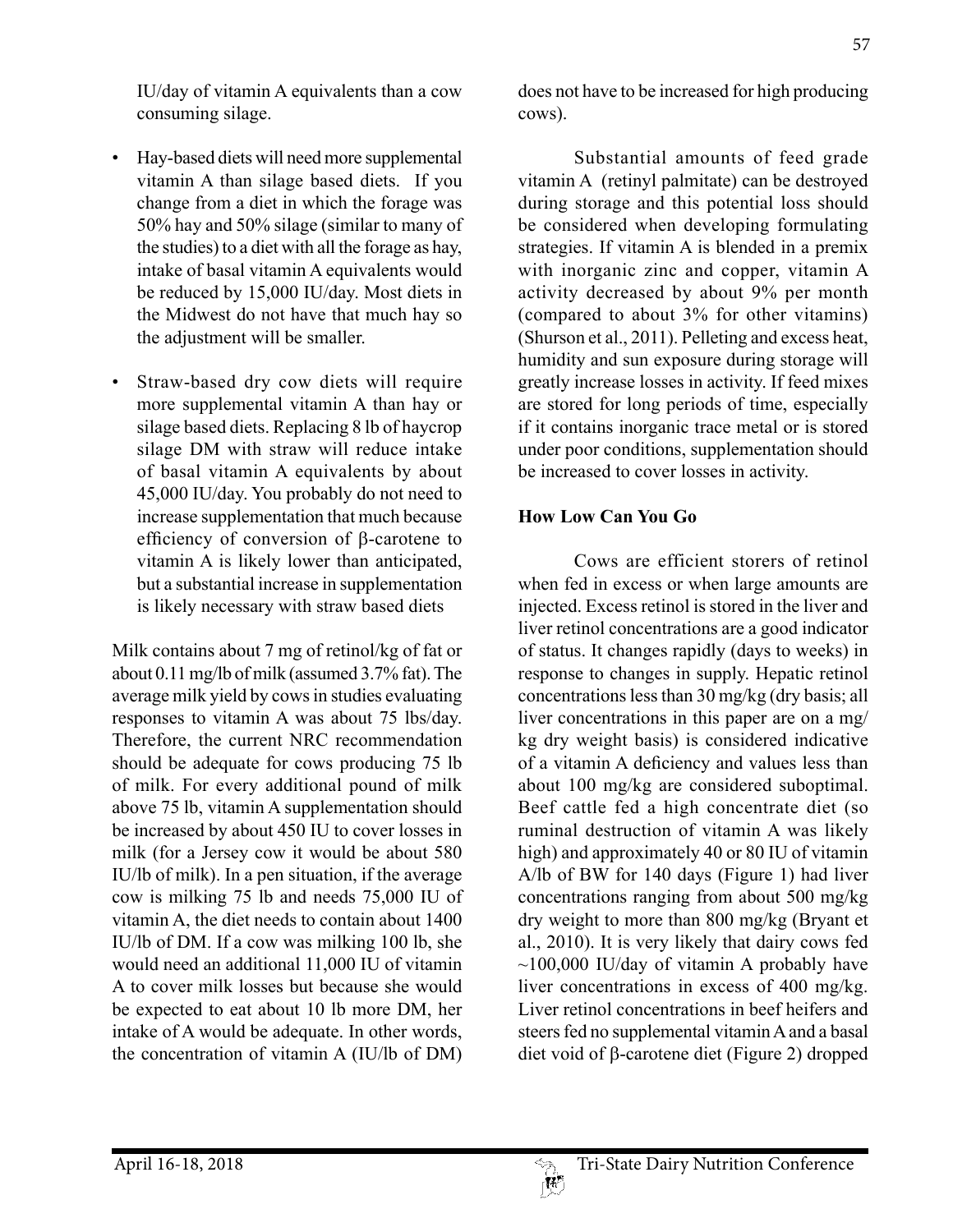from about 474 mg/kg (dry basis) to 210 mg/ kg over 84 days (Alosilla et al., 2007). If fed the same diet, depletion will occur more rapidly in a dairy cow than a beef animal because of secretion of retinol in milk; however, typical dairy cow diets contain more  $\beta$ -carotene than feedlot diets. Liver depletions rates have not been determined in lactating cows fed typical diets, but based on beef data, liver retinol will remain in the adequate range for several weeks to a few months when all supplemental vitamin A is removed from the diet. I am not advocating removing all supplemental vitamin A from lactating cow diets; however, feeding no supplemental vitamin A for a month or so likely will have no negative impacts.

# *Dry cows and Prefresh Cows*

The 2001 NRC has the same supplemental vitamin A requirements for all dairy cattle (50 IU/lb BW) and data generally support that. However, with the widespread application of straw-based dry cows diets (i.e., low  $\beta$ -carotene diets), increased supplemental vitamin A may be warranted (discussed above). Independent of basal diet, the prefresh cow may need increased vitamin A supplementation. As with vitamin E, plasma concentrations of retinol and  $\beta$ -carotene drop markedly starting about 2 weeks prepartum, even when cows are fed diets adequate in supplemental vitamin A (Goff and Stabel, 1990; Weiss et al., 1994). What is unusual is that plasma retinol concentration is a very poor indicator of vitamin A status or vitamin A intake. When fed deficient diets, animals mobilize retinol from the liver and plasma levels are maintained until liver concentration drops below about 30 mg/kg (clinical deficient state). But in the prepartum dairy cow, plasma concentrations decrease even though the liver likely has more than adequate stores. The decrease in plasma retinol is caused entirely by secretion of retinol into colostrum starting about 7 days before calving because

mastectomized cows experienced no decrease in serum retinol at calving (Goff et al., 2002). It is not known whether additional vitamin A during the prefresh period will prevent the decrease in plasma vitamin A or whether the decrease is even a problem. However, when supplemental vitamin E is added and the decrease in plasma tocopherol is prevented, improved mammary gland health is observed.

# **Prioritizing When Vitamin A Supplies are Limited**

If vitamin A supplies are limited or price is a major factor, the first step is to feed supplemental vitamin A at NRC recommendations. Based on survey data, this will reduce supplementation by about 50% on average. If additional cuts are needed, the dry cow and prefresh cow should be fed at NRC levels if possible. They have low intakes of basal b-carotene, several studies have shown increased retained placenta and mastitis when dry cows are not fed adequate vitamin A, and the newborn calf will need retinol-rich colostrum since calves are born with almost no circulating retinol. The last priority is lactating cows. Intakes are very high and the basal diet generally has substantial  $\beta$ -carotene (all hay diets are an exception). In addition, most cows are probably in excellent vitamin A status (large liver stores of retinol), and it is acceptable for the cow to mobilize that as long as liver concentrations of retinol stay above 30 mg/kg and ideally above about 100 mg/kg.

#### **Vitamin E**

The standard form of supplemental vitamin E used in the feed industry is all-rac α-tocopheryl acetate. By definition, 1 IU of vitamin E equals 1 mg of all-rac α-tocopheryl acetate. Based largely on reduction in incidence of mastitis and retained placenta, the 2001 NRC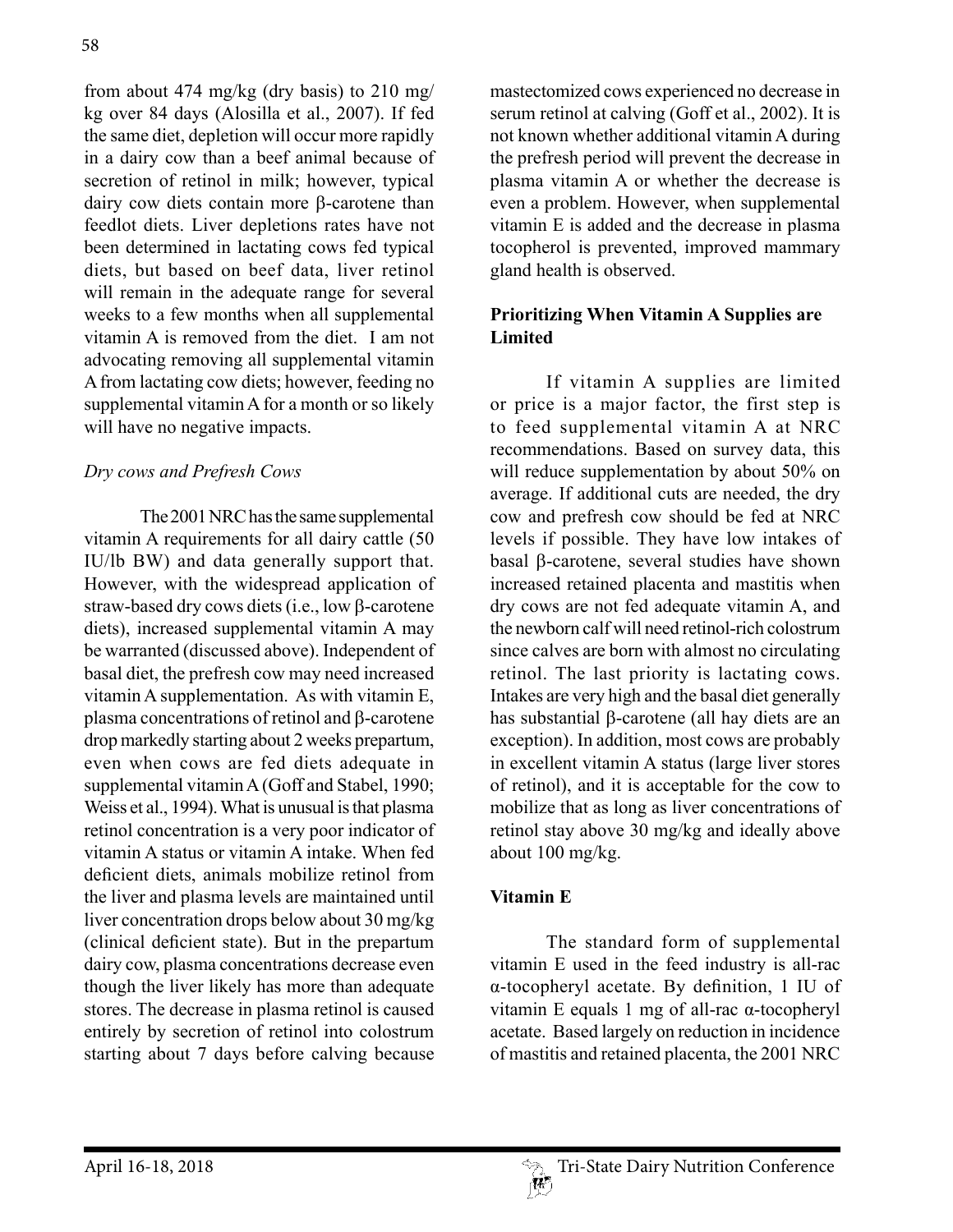set the supplemental vitamin E requirement at 0.36 IU/lb BW for lactating cows and 0.73 IU/lb BW for dry cows. This equates to about 500 IU/day for lactating cows and 1000 IU/ day for dry cows (Table 1). Basal diets can provide substantial amounts of tocopherol, but the same factors that affect B-carotene concentrations (discussed above) affect tocopherol concentrations. Diets used in the studies evaluating supplemental vitamin E were largely hay-based for dry cows and silage based for lactating cows. The only major adjustment to vitamin E supplementation needed because of basal diet is for grazing cows. Fresh pasture can have 2 to 10 times more tocopherol than silage or hay (respectively), and plasma concentration of tocopherol in grazing cattle (with no vitamin E supplementation) is usually much higher than what we observe in confinement cattle fed supplemental vitamin E per NRC. If the diet is composed of 50% or more of pasture DM, no supplemental vitamin E is needed. Based on average tocopherol concentrations in fresh pasture and corn silage and alfalfa silage and assuming pasture replaces silages, a diet with about 30% fresh pasture (DM basis) will need about 50% of NRC supplementation. Another type of basal diet that needs to be considered with respect to vitamin E supplementation is straw-based dry cow diets. Straw is essentially void of tocopherol, but it often replaces hay which is low in to copherol. If 8 lb of straw replaced 8 lb of hay, basal intake of tocopherol likely did not decrease very much. However, if the straw replaced hay silage, intake of basal tocopherol could decrease by 100 to 150 IU/day.

Current data support the 2001 NRC requirement for dry and lactating cows. One study suggested that excess vitamin E during the dry period (3X NRC) may actually be detrimental to cow health (Bouwstra et al., 2010). Since 2001, several studies have evaluated the effect of additional vitamin E during the prefresh

period, and in general, positive response on immune function or clinical measures have been reported (Politis et al., 2001; Politis et al., 2004; Chandra et al., 2014). Supplementation rates during the last 2 to 3 weeks of gestation ranged from 2000 to 4000 IU/day. Because of cost, providing prefresh cows (not grazing) with about 2000 IU/day will likely improve immune function and cow health.

Vitamin E supplies have been reduced and prices have increased 3 to 4 times over historic prices, but true shortages have not been reported. Considering the benefits of adequate vitamin E relative to its cost, NRC supplementation rates should be maintained, and if a prefresh diet is fed, consider increasing vitamin E to 2000 IU/day.

# **Vitamin D**

The primary form of supplemental vitamin D fed to livestock is vitamin D3. Vitamin D2 may be available, but it is vastly inferior to D3 and probably should not be fed. If it is used, supplementation rates should be about double those for vitamin D3. For this paper, recommendations are appropriate for vitamin D3. Cows and other animals can synthesize vitamin D when the skin obtains adequate UV irradiation from the sun. The amount of vitamin D synthesized depends on intensity of the sunlight which depends on season (summer  $\gg$  winter) and time of day (noon  $\gt$ morning or evening), cloud cover, and duration of exposure. Cows exposed to 90 minutes of intense sun (centered around noon) maintained serum concentrations of 25-OH vitamin D in the adequate range (Hymoller and Jensen, 2012). Based on human synthesis rates, cows in winter in the tristate area cannot synthesize adequate vitamin D, regardless of how long they are outside, and during spring and fall may need more than 5 hours of sun exposure to synthesize adequate vitamin D.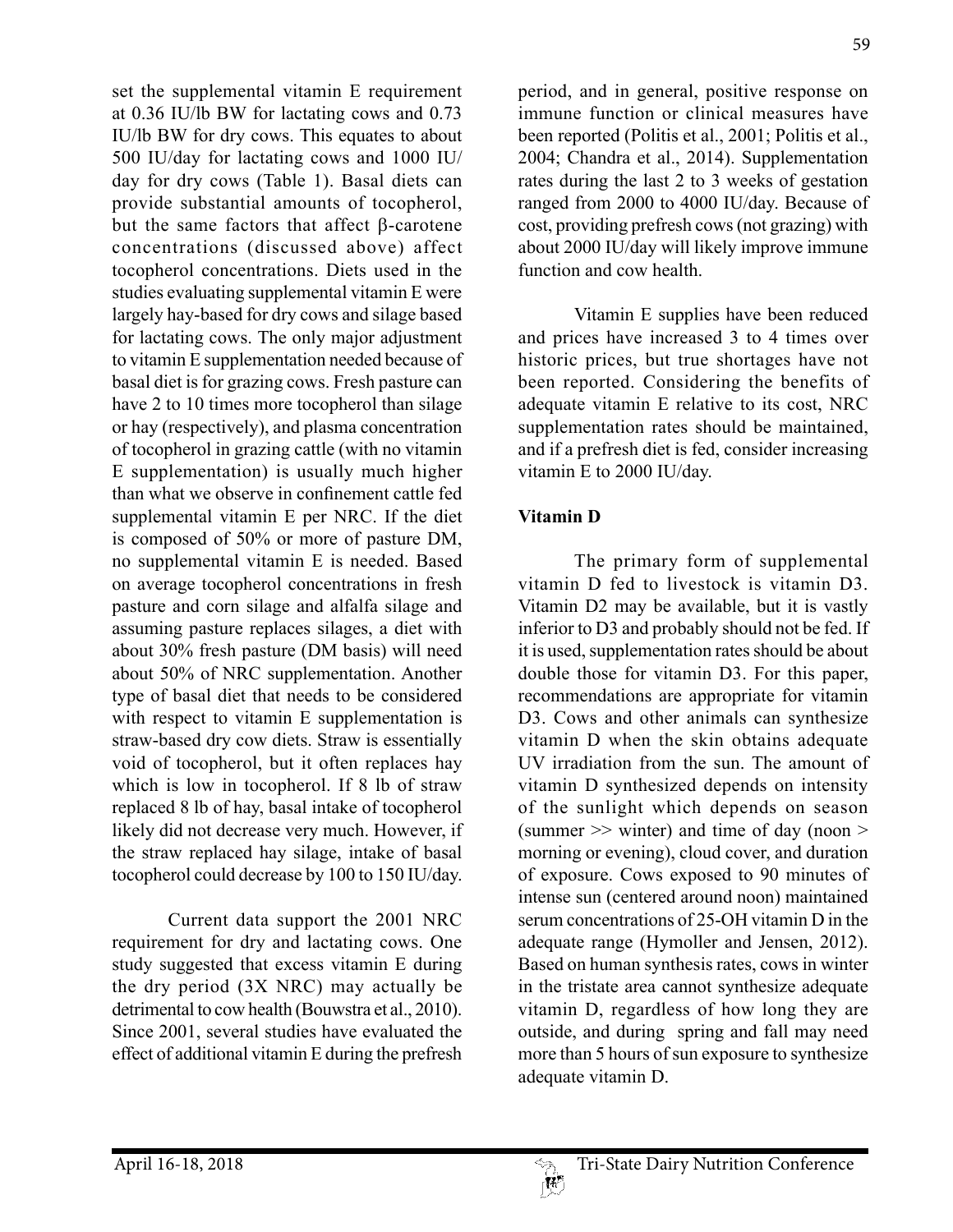After decades of almost no research on vitamin D for dairy cows, it is starting to receive substantial interest. This is probably caused by the data showing relationships between low vitamin D status and increased risk for numerous diseases in humans. Previously, vitamin D was considered only with respect to calcium metabolism and current requirements (14 IU/lb of BW or about 20,000 IU/day; Table 1) are adequate to maintain normal calcium metabolism. New data suggests a role of vitamin D in immune function and more general health responses (Lippolis, 2011) and supplementation rates may need to be higher to see this responses. Based more on data from human subjects than cattle, blood concentrations of 25-OH vitamin D (an excellent status indicator of vitamin D) below 30 ng/ml are associated with increased health problems. Concentrations of 8 to 10 ng/ ml are probably adequate for Ca metabolism. From a survey of commercial and university dairy herds, feeding 30,000 to 50,000 IU/day (1.5 to 2.5 X current NRC recommendation) maintained serum 25-OH vitamin D well above 30 ng/ml. However, one herd was fed 20,000 IU/day (i.e., NRC requirement) and although the blood average was above 30 ng/ml, several individual cows had concentrations less than 30 ng/ml. This suggests that feeding 20,000 IU/day may not be adequate; however, data showing improved clinical or production responses with additional vitamin D supplementation are lacking. Based on the limited data available, supplementation rates of 1.5 X NRC are justified (i.e., about 30,000 IU/day for lactating cows). Because calcium metabolism is so important to transition cows, at this time, feeding at NRC (2001) rate is recommended.

#### **References**

Alosilla, C.E., L.R. McDowell, N.S. Wilkinson, C.R. Staples, W.W. Thatcher, F.G. Martin, and M. Blair. 2007. Bioavailability of vitamin A sources for cattle. J. Anim. Sci. 85:1235-1238.

Bouwstra, R.J., M. Nielen, J.A. Stegeman, P. Dobbelaar, J.R. Newbold, E.H.J.M. Jansen, and T. van Werven. 2010. Vitamin E supplementation during the dry period in dairy cattle. Part I: Adverse effect on incidence of mastitis postpartum in a double-blind randomized field trial. J. Dairy Sci. 93:5684-5695.

Bryant, T.C., J.J. Wagner, J.D. Tatum, M.L. Galyean, R.V. Anthony, and T.E. Engle. 2010. Effect of dietary supplemental vitamin A concentration on performance, carcass merit, serum metabolites, and lipogenic enzyme activity in yearling beef steers. J. Anim. Sci. 88:1463-1478.

Chandra, G., A. Aggarwal, M.S. Kumar, A.K. Singh, V.K. Sharma, and R.C. Upadhyay. 2014. Effect of additional vitamin E and zinc supplementation on immunological changes in peripartum sahiwal cows. Anim. Physiol. Anim. Nutr. 98:1166-1175.

Goff, J.P., K. Kimura, and R.L. Horst. 2002. Effect of mastectomy on milk fever, energy, and vitamins A, E, and beta-carotene status at parturition. J. Dairy Sci. 85:1427-1436.

Goff, J.P., and J.R. Stabel. 1990. Decreased plasma retinol, a-tocopherol, and zinc concentration during the periparturient period: Effect of milk fever. J. Dairy Sci. 73:3195-3199.

Hymoller, L., and S.K. Jensen. 2012. 25-Hydroxycholecalciferol status in plasma is linearly correlated to daily summer pasture time in cattle at 56o n. Brit. J. Nutr. 108:666-671.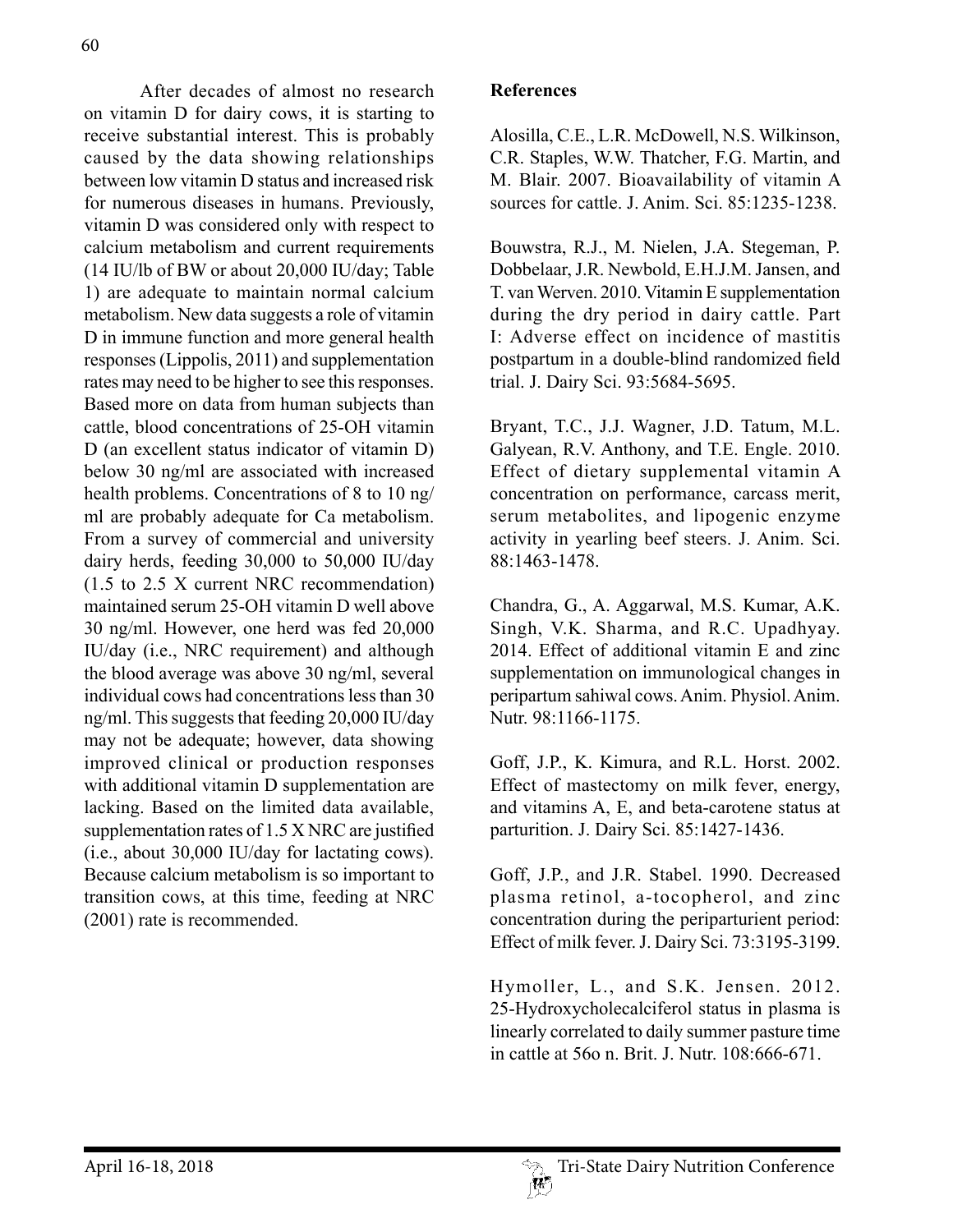Jin, L., S. Yan, B. Shi, H. Bao, J. Gong, X. Guo, and J. Li. 2014. Effects of vitamin A on the milk performance, antioxidant functions and immune functions of dairy cows. Anim. Feed Sci. Tech. 192:15-23.

Lippolis, J.D. 2011. The impact of calcium and vitamin D on the immune systems. Pages 29-34 in Proc. Mid-South Ruminant Nutrition Conf., Grapevine, TX.

Noziere, P., B. Graulet, A. Lucas, B. Martin, P. Grolier, and M. Doreau. 2006. Carotenoids for ruminants: From forages to dairy products. Anim. Feed Sci. Tech. 131:418-450.

NRC. 2001. Nutrient Requirements of Dairy Cattle. 7th rev. ed. Natl. Acad. Sci., Washington, DC.

Politis, I., I. Bizelis, A. Tsiaras, and A. Baldi. 2004. Effect of vitamin E supplementation on neutrophil function, milk composition and plasmin activity in dairy cows in a commercial herd. J. Dairy Res. 71:273-278.

Politis, L., N. Hidiroglou, F. Cheli, and A. Baldi. 2001. Effects of vitamin E on urokinaseplasminogen activator receptor expression by bovine neutrophils. Amer. J. Vet. Res. 62:1934- 1938.

Rode, L.M., T.A. McAllister, and K.J. Cheng. 1990. Microbial degradation of vitamin A in rumen fluid from steers fed concentrate, hay or straw diets. Can. J. Anim. Sci. 70:227-233.

Shurson, G.C., T.M. Salzer, D.D. Koehler, and M.H. Whitney. 2011. Effect of metal specific amino acid complexes and inorganic trace minerals on vitamin stability in premixes. Anim. Feed Sci. Tech. 163:200-206 DO - 210.1016/j. anifeedsci.2010.1011.1001.

Weiss, W.P. 1998. Requirements of fat-soluble vitamins for dairy cows: A review. J. Dairy Sci. 81:2493-2501.

Weiss, W.P., J.S. Hogan, K.L. Smith, and S.N. Williams. 1994. Effect of dietary fat and vitamin E on  $\alpha$ -tocopherol and  $\beta$ -carotene in blood of peripartum cows. J. Dairy Sci. 77:1422-1429.

Weiss, W.P., K.L. Smith, J.S. Hogan, and T.E. Steiner. 1995. Effect of forage to concentrate ratio on disappearance of vitamins A and E during in vitro ruminal fermentation. J. Dairy Sci. 78:1837-1842.

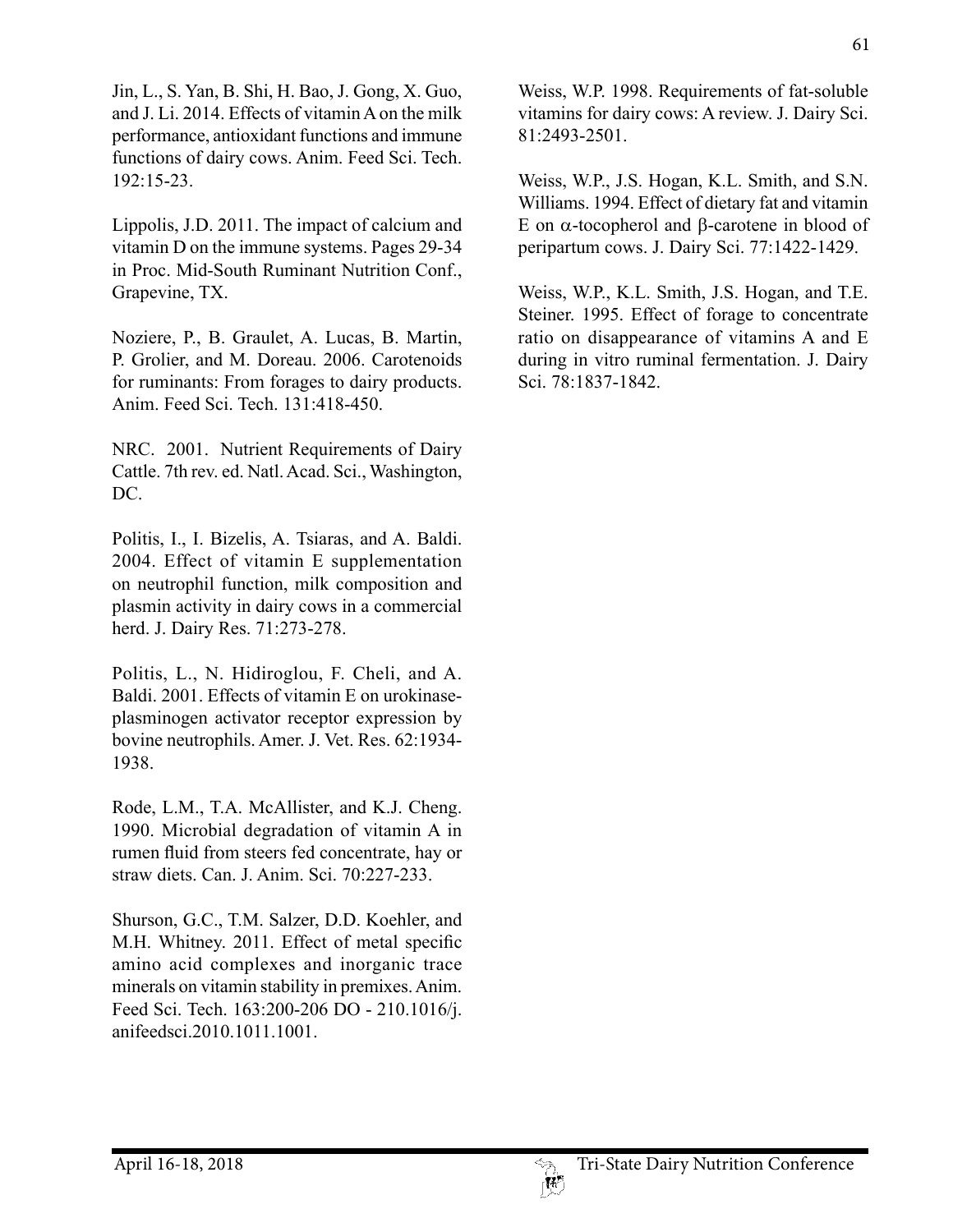|         | Type of Cow |          |        |                                                                                                                                                                                                                                                                                                                                                                                                               |
|---------|-------------|----------|--------|---------------------------------------------------------------------------------------------------------------------------------------------------------------------------------------------------------------------------------------------------------------------------------------------------------------------------------------------------------------------------------------------------------------|
| Vitamin | Far-off Dry | Prefresh |        | Lactating Adjustments                                                                                                                                                                                                                                                                                                                                                                                         |
| A       | 75,000      | 75,000   | 75,000 | • Increase when feeding straw-based diets and consider<br>increasing when feeding hay-based diets.<br>• For grazing cattle, these should be reduced substantially<br>(sometimes to $0$ ).<br>• Prefresh cows may benefit from higher intakes because<br>of colostrum synthesis<br>• For lactating cows producing more than 75 lb of milk,<br>increase by 450 IU/day per pound of milk greater<br>than $75$ lb |
| Ð       | 20,000      | 20,000   | 30,000 | • Cows grazing at least 2 hours per day in the summer<br>probably do not need supplemental D.<br>• Increase substantially if using vitamin D2.                                                                                                                                                                                                                                                                |
| E       | 1,000       | 2,000    | 500    | • Increase by about 100 IU/day with straw based diets.<br>• Hay based diets may need slightly more vitamin E.<br>• For grazing cows, reduce supplementation<br>substantially (sometimes to 0)                                                                                                                                                                                                                 |

**Table 1.** Recommended daily intakes (IU/day) of supplemental vitamins A, D, and E for a Holstein cow (multiply values by 0.75 for Jersey cows).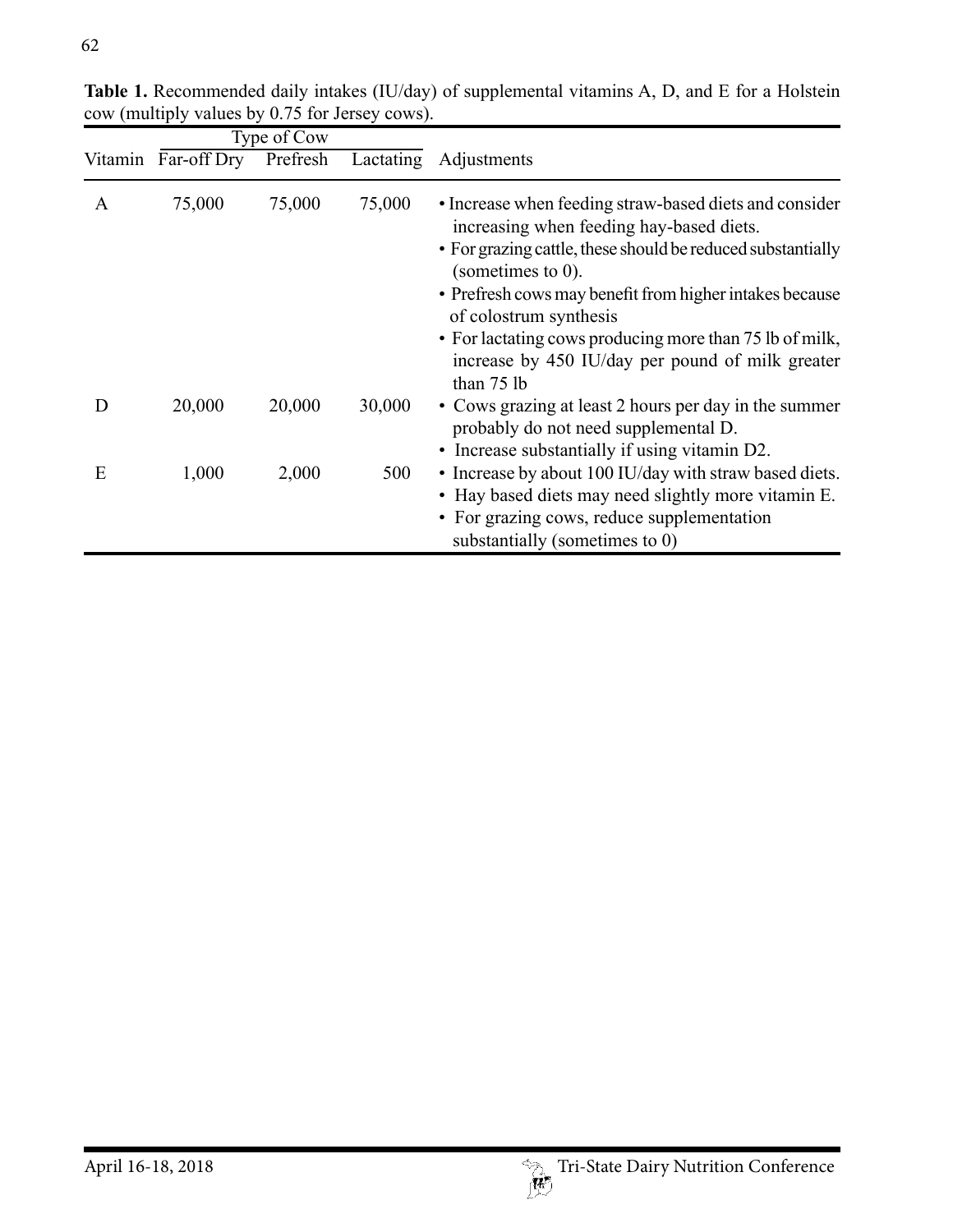

**Figure 1.** Concentrations of retinol (vitamin A) in liver of beef steers that were fed no supplemental vitamin A or approximately 40 or 80 IU/lb of BW (the NRC requirement for dairy cattle is 50 IU/ lb BW). The basal diet likely provided some  $\beta$ -carotene (not measured). The black arrow marks the clinical deficient concentration and the grey arrow indicates marginal deficiency (Bryant et al., 2010).